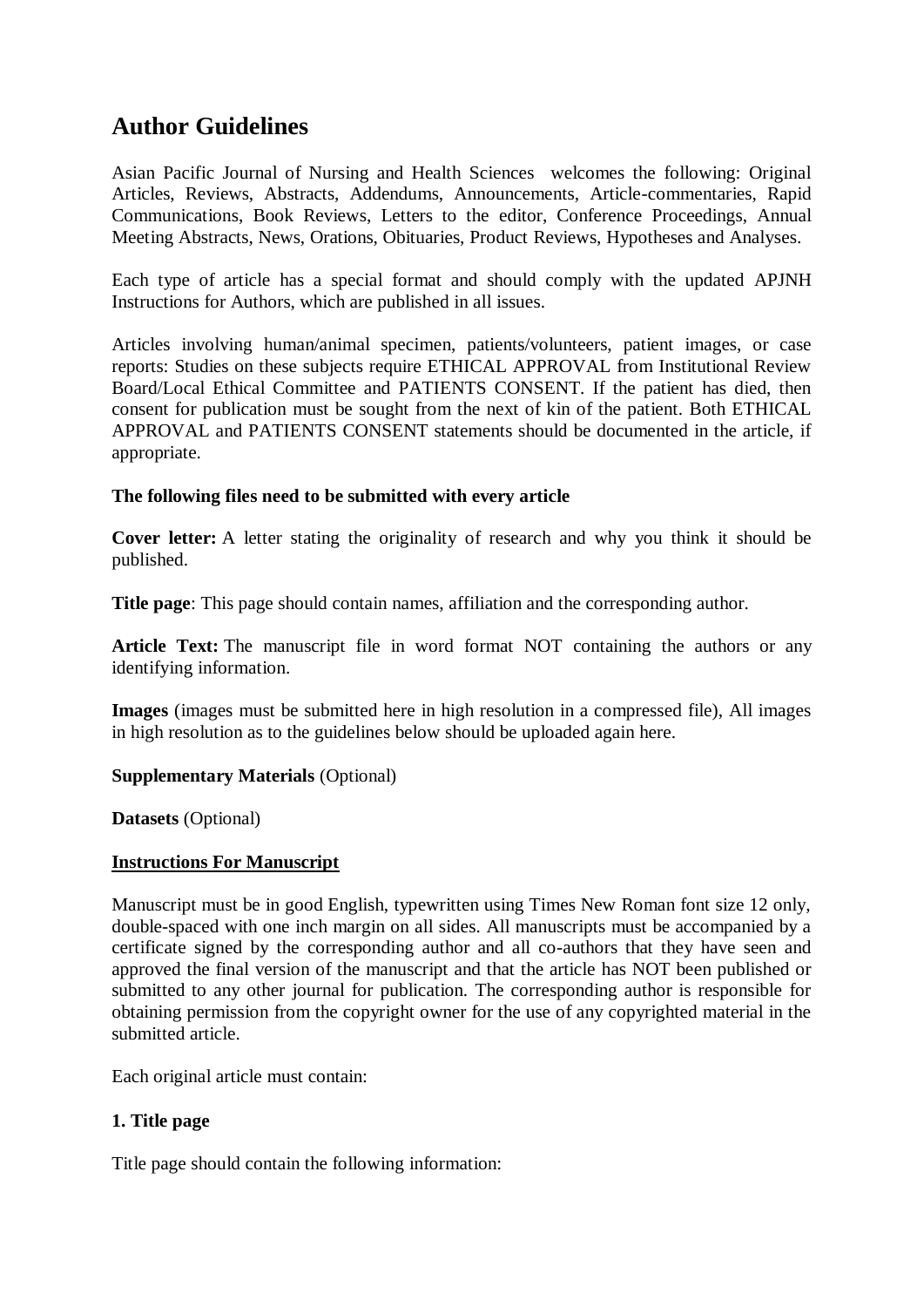- 1. Complete title of the article
- 2. Name(s) of author(s)
- 3. Department(s)
- 4. Institution(s) at which work was performed
- 5. Mobile phone no, personal e-mail address of the corresponding author, and institutions address.

## **2. Structured Abstract**

Abstract should be factual condensation of the entire work and should NOT exceed 250 words and must be written under the following subheadings:

- 1. Objectives
- 2. Methodology
- 3. Results
- 4. Conclusion

# **3. Text**

Text must be arranged under the following headings:

- 1. Introduction
- 2. Methods
- 3. Results
- 4. Discussion
- 5. Conclusion(s)
- 6. Acknowledgements (if any)

**Introduction** provides a brief survey of literature, purpose of the study, etc.; the Methodology and procedures should be concise but detailed enough to enable the reader to reproduce the experiment. Commonly used procedures and methods need not be described but require a reference to the original source. In **Result Section** only findings, presented in the form of tables or figures, should be included without duplication of presentation and no discussion of the significance of the data. **Discussion** should present the significance of the data under the prevalent understanding of the phenomenon. Speculative discussion is allowed but it should be concise and corroborated by the presented data. **Conclusion** summarizes the study and is drawn from the results and discussion. Acknowledgements, if any, should be placed at the end of the text and before references.

#### **4. References**

References should be listed consecutively as NUMERICAL in PARENTHESES. The final bibliography should be in the order in which they are quoted in the text and written in Vancouver Style as mentioned below:

#### **Standard journal article**

 Liokmli UK. Emerging proteins for the treatment and evaluation of bacteriophage T4. Nature 1970;257: 580-585.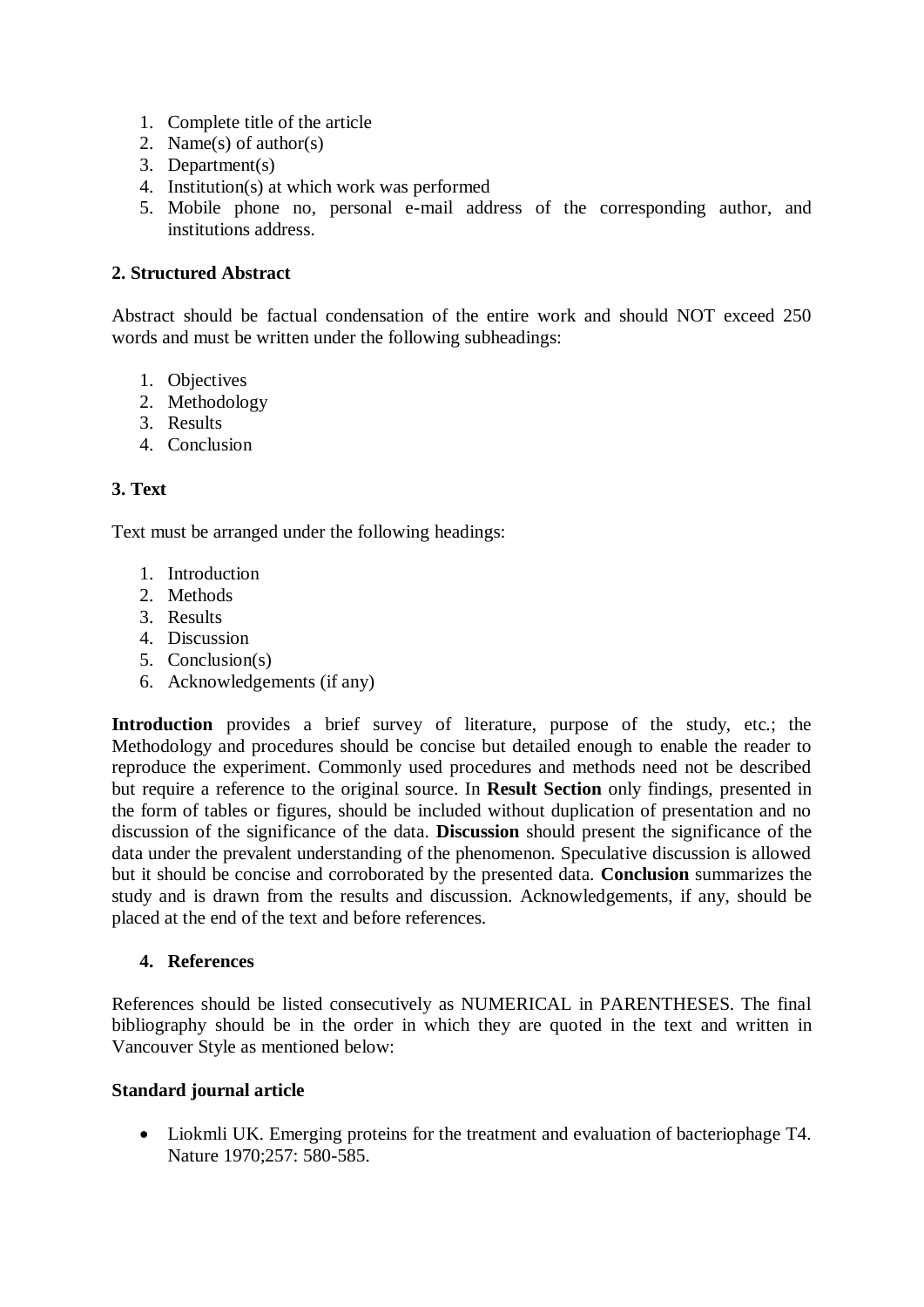- Brufic T, Rudy G, Hoikjuman G, Hadmer J, Hfgrison L.Prediction of MHC class IIbinding peptides using an evolutionary algorithm and artificial neural network. Bioinformatics1988;15: 131-140.
- Dofgtyenko V, Ayhch L, Vituhjuiina M, Kolfdgfolova A, Livshits V, et al.YddG from *Escherichia coli* promotes export of aromatic amino acids. FEMS Microbiol Lett 2007;275: 312-318.

Note: List the first five authors and then add "et al." if there are additional authors.

## **Chapter in a book**

- Bafdot JK (1989) Principles of drug disposition in domestic animals: The basis of Veterinary
- Clinical Pharmacology. (1stedn), R.B. Skiloers Company, New Delhi, London, Wellington.
- Zghng X (2016) Bioinformatics tools for differential analysis of proteomic expression profiling data from clinical samples. CC CRC Press.

## **Tables and Figures (or Images)**

Tables and figures, complete with legends and footnotes, should be on separate pages. The tables and figures pages should be consecutively numbered at the end of the article. Position of the tables or figures in the text must be indicated.

#### **Instructions for Preparation of Images**

Please note: An image can refer to the following: Graphs, photographs, maps, charts, paintings, drawings, diagrams, *etc.*

Images must be embedded within the manuscript text of the article. Once the article accepted for publication, the author may be asked for an image in high resolution file format.

It is strongly recommended before embedding images in the manuscript, images must be prepared as mentioned below in the image specifications section.

#### **Image specifications**

Images must be prepared in accordance with the instructions mentioned on the PubMed Central website:<https://www.ncbi.nlm.nih.gov/pmc/pub/filespec-images/>

The key factor for preparation of images for sufficient quality is images must have a minimum resolution of 300 dots per inch (dpi) for the grayscale (or black and white) and at least 600 dpi for color scale. The acceptable image formats are tiff, jpeg, gif, psd or png.

#### **Image Copyright**

For any image that the authors have not made themselves, the authors will need to have written permission to reproduce that image, even if the image is posted on the internet. It is the authors responsibility to obtain permission to use the images, not the publishers. Permission must be obtained in writing before the article can be submitted.

For complete information, please visit the Copyright Agency Limited website: <http://www.copyright.com.au/get-information/about-copyright>